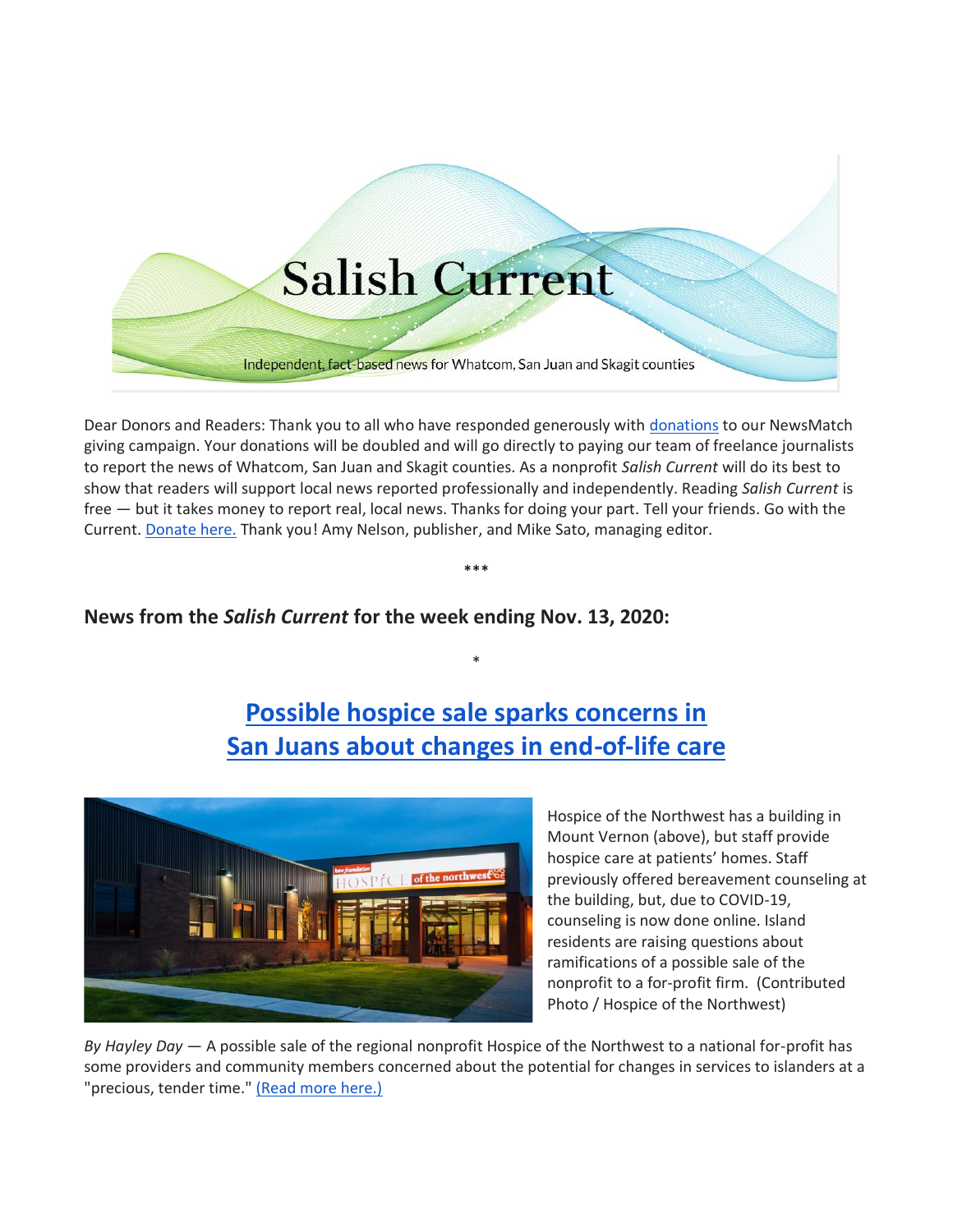## **[Much more than a marina: Port of Bellingham](https://salish-current.org/2020/11/13/much-more-than-a-marina-port-of-bellingham-drives-economic-recovery-and-growth/) [drives economic recovery and growth](https://salish-current.org/2020/11/13/much-more-than-a-marina-port-of-bellingham-drives-economic-recovery-and-growth/)**

\*



Construction is underway in earnest for a mixed-use project expected to be completed in 2022 on Port of Bellingham property on the downtown Bellingham waterfront. In the background, the renovated Granary Building seen through the art-covered fence near Waypoint Park, is already occupied by business tenants. (Kimberly Cauvel photo © 2020)

*By Kimberly Cauvel* — When the COVID-19 pandemic emerged, Michael Shepard's routine changed. He began teaching his Western Washington University classes in video conferences and coaching his two young children through their own version of online school. His responsibilities as president of the Port of Bellingham Board of Commissioners changed, too, to focus on keeping local businesses afloat through the economic downturn. (Read [more here.\)](https://salish-current.org/2020/11/13/much-more-than-a-marina-port-of-bellingham-drives-economic-recovery-and-growth/)

# **[Nooksack water rights adjudication is an existential threat to](https://salish-current.org/2020/11/13/nooksack-water-rights-adjudication-is-an-existential-threat-to-farmings-future-community-voices/)  [farming's future / Community Voices](https://salish-current.org/2020/11/13/nooksack-water-rights-adjudication-is-an-existential-threat-to-farmings-future-community-voices/)**

*\**



The Nooksack River runs through farmland, towns and forests, providing water for many uses along the way. With multiple interests involved, some are calling for water rights adjudication, while others — including a Community Voice commentator — see a better result in resolving the issue outside of the courts. (Photo by [Kevin martinez13,](https://commons.wikimedia.org/wiki/File:Noonsack_river-aerial.jpg) [CC](https://creativecommons.org/licenses/by-sa/4.0)  [BY-SA 4.0,](https://creativecommons.org/licenses/by-sa/4.0)via Wikimedia Commons)

*By Henry Bierlink —* My friend Eric Hirst expressed his [opinion](https://salish-current.org/2020/10/09/whose-water-is-it-in-whatcom-county-community-voices/) that a water rights adjudication would be a step forward for our community as it would "resolve" our long-standing squabbles over water rights and set us on a path for improved fish habitat and clear water allocation. His case is far from compelling to those who are most affected by state water law policies. [\(Read more here.\)](https://salish-current.org/2020/11/13/nooksack-water-rights-adjudication-is-an-existential-threat-to-farmings-future-community-voices/)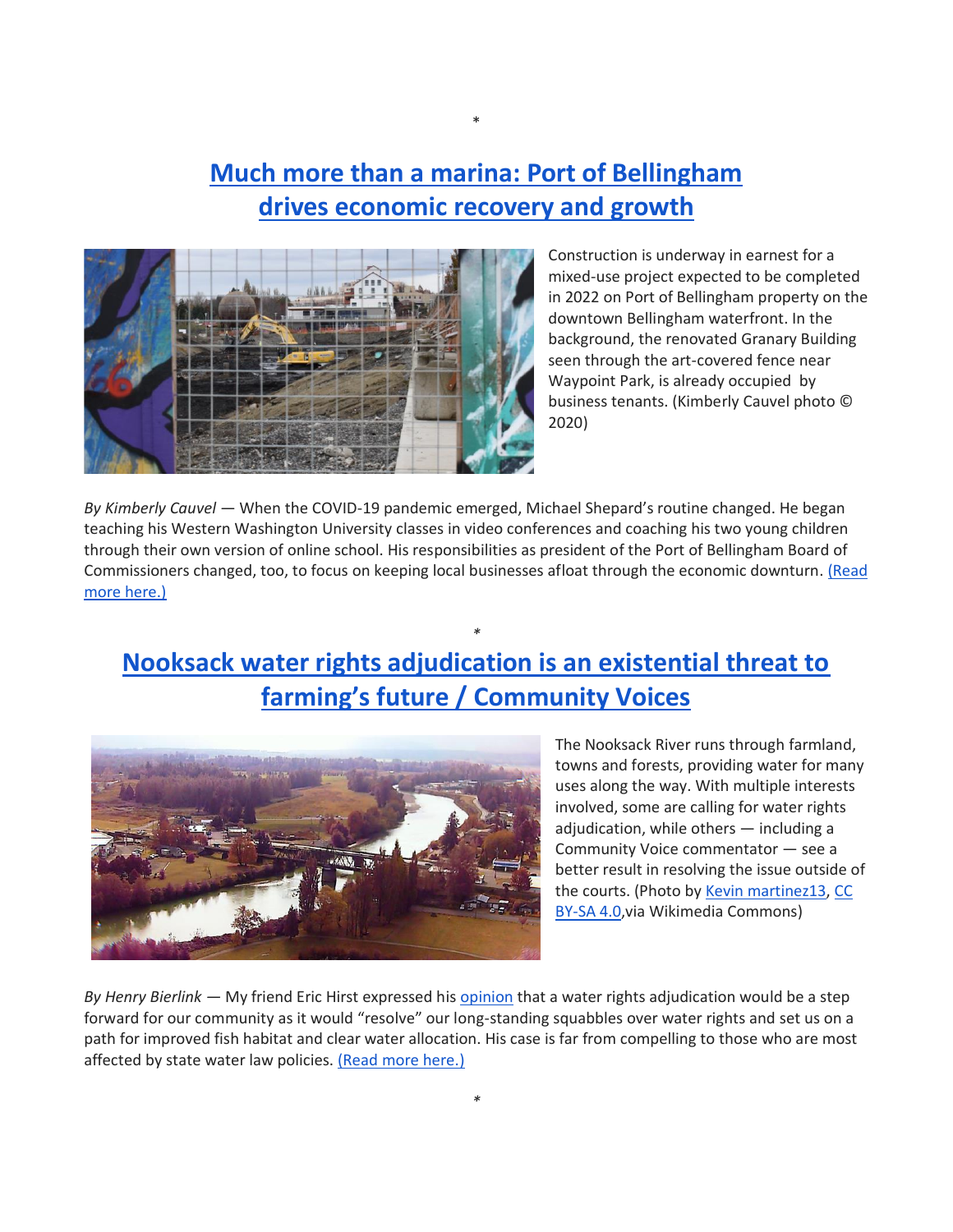## *[Letters to the Editor:](https://salish-current.org/letters-to-the-editor/)*

- Thoughts on the past, present and future of domestic aluminum production
- Lack of mandated authority hinders water allocation process

\*\*\*

Salish Current *affirms its commitment to work for truth, justice, equality and healing for all people. #SayTheirNames #BlackLivesMatter #NoJusticeNoPeace*

\* \* \*

### **News from around the region:**

#### **Election**

- Native American Raquel Montoya-Lewis, who was an associate professor at Western Washington University, won her seat on the Washington Supreme Court by 20 percentage points. [\(Crosscut\)](https://crosscut.com/politics/2020/11/was-first-native-supreme-court-justice-works-so-she-wont-be-last)
- Whatcom County has a growing Democratic majority but election results from local precincts show that Blaine, Birch Bay and Custer continues to trend red, as it did in 2016[.\(The Northern Light\)](https://www.thenorthernlight.com/stories/blaine-birch-bay-and-custer-voted-for-republicans-across-the-board,11900?)
- State senator Doug Ericksen (R-Ferndale) will introduce legislation to require the state to return to inperson voting in order to "restore public trust" in the voting system. [\(KGMI\)](https://kgmi.com/news/007700-local-state-senator-prepares-bill-to-cancel-mail-in-voting/)
- Local election results Nov. 13 as of 4:30 p.m. showed only the following significant changes:
- Skagit County Commissioner District 1: Mark Lundsten 46.65%, Ron Wessen 53.14%
- Skagit County Superior Court Position 3: Tom Seguine 49.63% Elizabeth Yost Neidzwski 49.99%
- 3,400 ballots remaining to be counted; next count Nov. 16, 5 p.m.

#### **Health & Safety**

- The governors of Washington, Oregon and California today asked travelers to self-quarantine for 14 days after arriving from another state or country on nonessential travel. [\(Seattle Times\)](https://www.seattletimes.com/seattle-news/washington-california-oregon-urge-people-who-have-traveled-to-quarantine-for-14-days/)
- The brutal attack on Joel Linares Salgado in Burlington in March and the refusal of Skagit County prosecutor Rich Weyrich to prosecute it as a hate crime has sparked local protests and calls for state action. [\(Crosscut\)](https://crosscut.com/equity/2020/11/skagit-valley-attack-brings-wa-hate-crime-laws-question)

#### **Education**

• Despite community dissent the Bellingham Police Department will assign a district resource officer to the Bellingham School District's 23 campuses. [\(Western Front\)](https://www.westernfrontonline.com/2020/11/10/resource-officer/)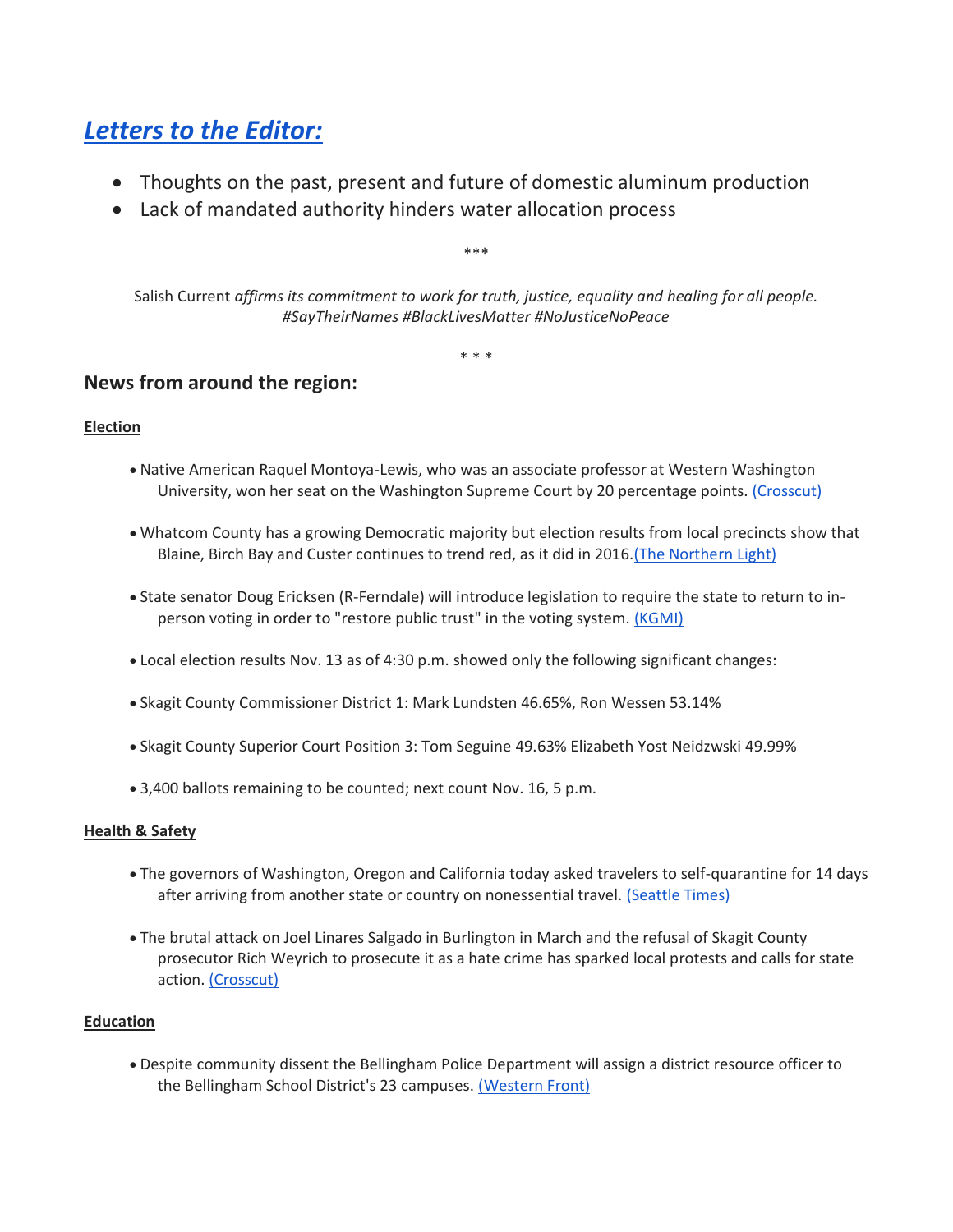#### **Government**

#### City of Lynden

• The Lynden City Council will take public comment at its Nov. 16 meeting on a 2021 preliminary budget of \$78.5 million, which includes \$14.4 million to operate city departments. [\(Lynden Tribune/paywall\)](https://www.lyndentribune.com/news/mayor-proposes-a-budget-for-2021/article_c6468a08-1333-11eb-a627-e7801f6e91bd.html)

#### City of Bellingham

- The Bellingham City Council will hold a second public hearing Nov. 23 on the [2021-2022 preliminary](https://cob.org/wp-content/uploads/2021-22-Preliminary-Budget.pdf)  [budget.](https://cob.org/wp-content/uploads/2021-22-Preliminary-Budget.pdf) Special budget meetings can be viewed here [online.](https://meetings.cob.org/)
- Here are the [proceedings](https://meetings.cob.org/Meetings/ViewMeeting?id=2292&doctype=1) of the Nov. 9 meeting of the council:
- The Council held its first public hearing on its preliminary 2021-2022 budget and took oral comments as well as [written comments.](https://meetings.cob.org/Documents/ViewDocument/Attachment%20-%20PUBLIC%20COMMENT%20-%20AB_%2022800.pdf?meetingId=2292&documentType=Agenda&itemId=16635&publishId=18381&isSection=false)
- The Council by a vote of 7-0 adopted an ordinance extending a moratorium for six months on development actions and permits relating to redevelopment of existing mobile home or manufactures home parks. [\(22025\)](https://meetings.cob.org/Documents/ViewDocument/Attachment%20-%20ORDINANCE%20-%20AB_%2022025.pdf?meetingId=2292&documentType=Agenda&itemId=16631&publishId=18452&isSection=false)

#### Whatcom County

- The Whatcom County Council met on Nov. 10. Here's their [agenda](https://whatcom.legistar.com/View.ashx?M=E2&ID=735073&GUID=5893C0F9-4EAC-4AB7-A6C6-199B18FBE5E2) and a link to the [recording](http://whatcom.granicus.com/player/clip/461?view_id=1&redirect=true) of the meeting.
- The council will hold a public hearing on the [county executive's 2021 budget](https://www.whatcomcounty.us/DocumentCenter/View/51302/2021-22-Executives-Recommended-Budget---Volume-1) on Nov. 24 at 6 p.m.

#### Port of Bellingham

• The Port's 2021 Preliminary Strategic Budget is available electronically here. The Port will have presentations and hold public hearings on the budget and the proposed 2021 property tax levy on Nov. 17 at 4 p.m. at Harbor Center Room and via Zoom. Written comments will be accepted through 5 p.m. Nov. 16. The Port is scheduled to formally adopt the budget on Nov. 17 at 4 p.m.

#### **Commentary**

• Rich Appel, Whatcom dairy farmer and president of Whatcom Family Farmers, writes that the state should step back and allow partnerships, not courts, resolve Nooksack water issues. [\(Bellingham](https://www.bellinghamherald.com/opinion/op-ed/article247152456.html)  [Herald\)](https://www.bellinghamherald.com/opinion/op-ed/article247152456.html)

#### **Nature**

• An Asian giant hornet has been found near Langley, B.C., about five kilometres away from where another so-called murder hornet was discovered last week. [\(Canadian Press\)](https://www.cbc.ca/news/canada/british-columbia/6th-asian-giant-hornet-to-be-discovered-in-b-c-found-in-fraser-valley-1.5797706)